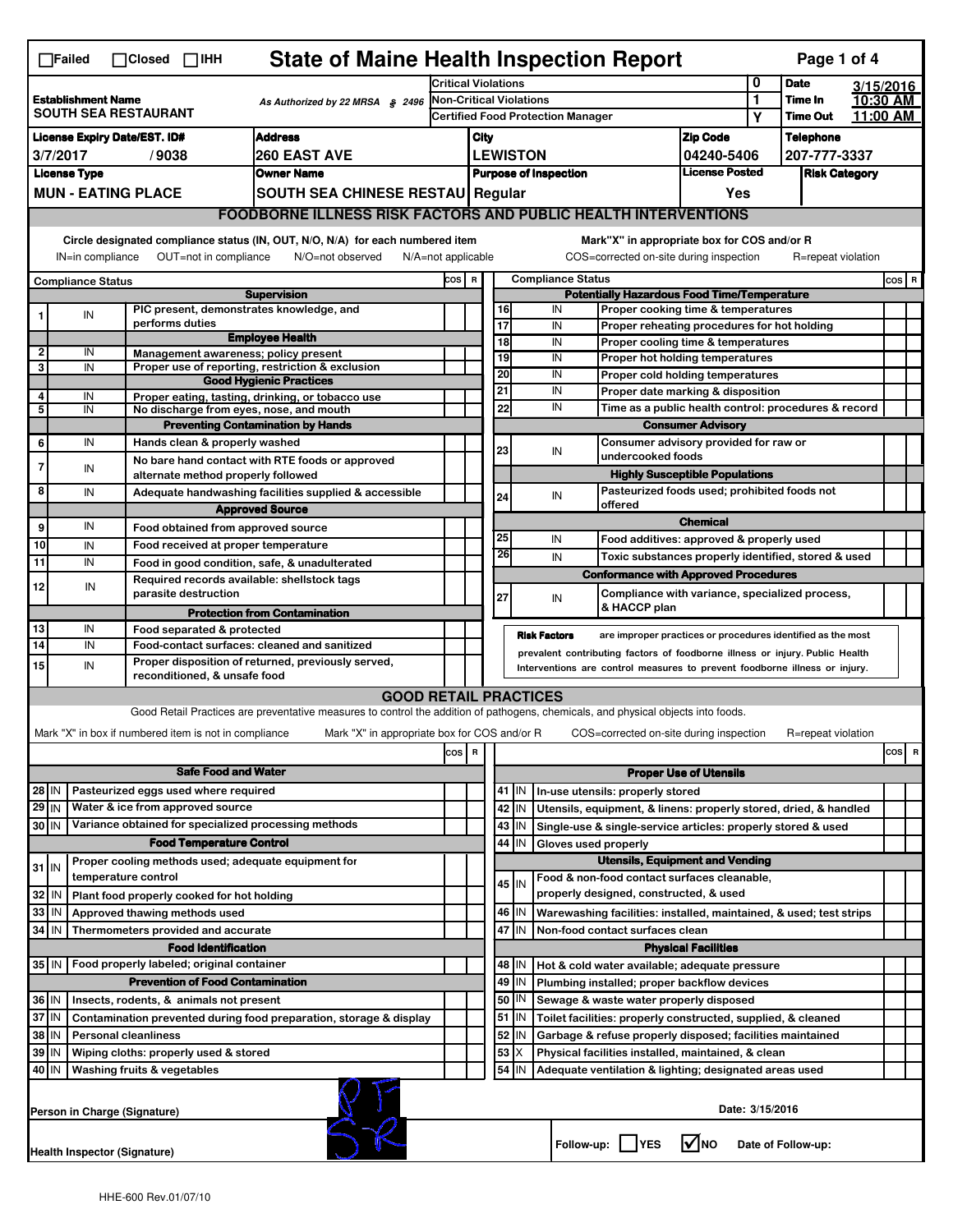|                                       |    |                                 |     | Page 2 of 4<br>3/15/2016 |                                                 |                                                              |  |  |  |
|---------------------------------------|----|---------------------------------|-----|--------------------------|-------------------------------------------------|--------------------------------------------------------------|--|--|--|
| <b>Establishment Name</b>             |    |                                 |     |                          | As Authorized by 22 MRSA<br>\$2496              |                                                              |  |  |  |
|                                       |    |                                 |     |                          |                                                 |                                                              |  |  |  |
| <b>Address</b><br><b>260 EAST AVE</b> |    | City / State<br><b>LEWISTON</b> | /ME | <b>Zip Code</b>          | <b>Telephone</b><br>207-777-3337                |                                                              |  |  |  |
|                                       |    |                                 |     |                          |                                                 |                                                              |  |  |  |
| <b>Temperature</b>                    |    |                                 |     |                          |                                                 |                                                              |  |  |  |
| 154                                   | hh |                                 |     |                          |                                                 |                                                              |  |  |  |
|                                       |    |                                 |     |                          |                                                 |                                                              |  |  |  |
| 40                                    |    |                                 |     |                          |                                                 |                                                              |  |  |  |
|                                       |    |                                 |     |                          |                                                 |                                                              |  |  |  |
| 38                                    |    |                                 |     |                          |                                                 |                                                              |  |  |  |
|                                       |    |                                 |     |                          |                                                 |                                                              |  |  |  |
| 37                                    |    |                                 |     |                          |                                                 |                                                              |  |  |  |
|                                       |    |                                 |     |                          |                                                 |                                                              |  |  |  |
|                                       |    |                                 |     |                          | <b>Temperature Observations</b><br><b>Notes</b> | <b>State of Maine Health Inspection Report</b><br>04240-5406 |  |  |  |

**Person in Charge (Signature)**

**Health Inspector (Signature)** 



**Date: 3/15/2016**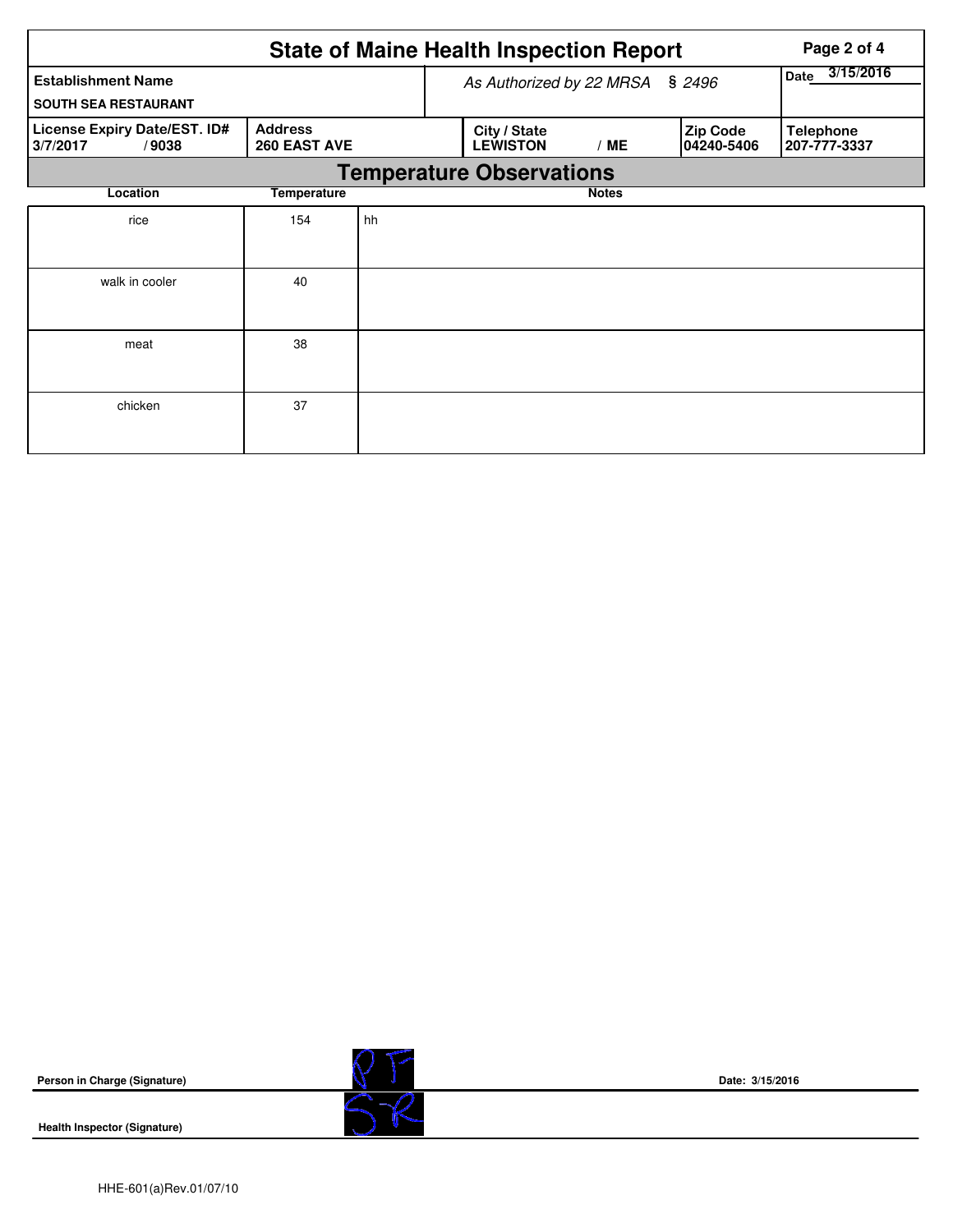|                                                                                                                                                    | Page 3 of 4                           |                                 |           |                               |  |  |  |  |  |  |
|----------------------------------------------------------------------------------------------------------------------------------------------------|---------------------------------------|---------------------------------|-----------|-------------------------------|--|--|--|--|--|--|
| <b>Establishment Name</b>                                                                                                                          | 3/15/2016<br>Date                     |                                 |           |                               |  |  |  |  |  |  |
| <b>SOUTH SEA RESTAURANT</b>                                                                                                                        |                                       |                                 |           |                               |  |  |  |  |  |  |
| License Expiry Date/EST. ID#<br>3/7/2017<br>/9038                                                                                                  | <b>Address</b><br><b>260 EAST AVE</b> | City / State<br><b>LEWISTON</b> | <b>ME</b> | <b>Zip Code</b><br>04240-5406 |  |  |  |  |  |  |
| <b>Observations and Corrective Actions</b>                                                                                                         |                                       |                                 |           |                               |  |  |  |  |  |  |
| Violations cited in this report must be corrected within the time frames below, or as stated in sections<br>8-405.11 and 8-406.11 of the Food Code |                                       |                                 |           |                               |  |  |  |  |  |  |

53: 6-501.12: N: The physical facilities are not clean.

INSPECTOR NOTES: clean wall by exit door

**Person in Charge (Signature)**





**Date: 3/15/2016**